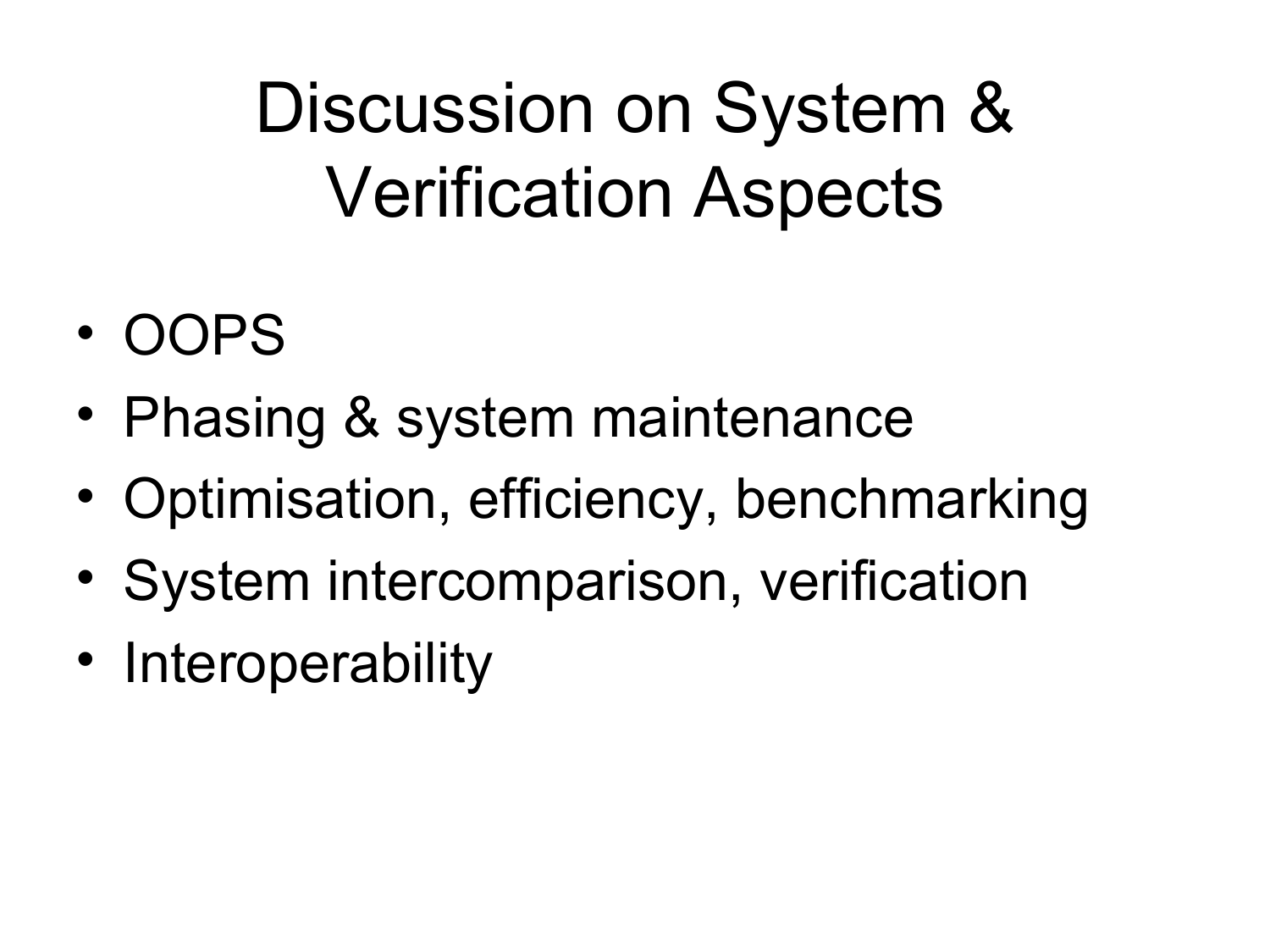## OOPS

- Timeline/Organisation form unclear
	- a wish for syncronisation so that partners are not left behind along the road
- The topic will be dealt with during the coordination meeting in June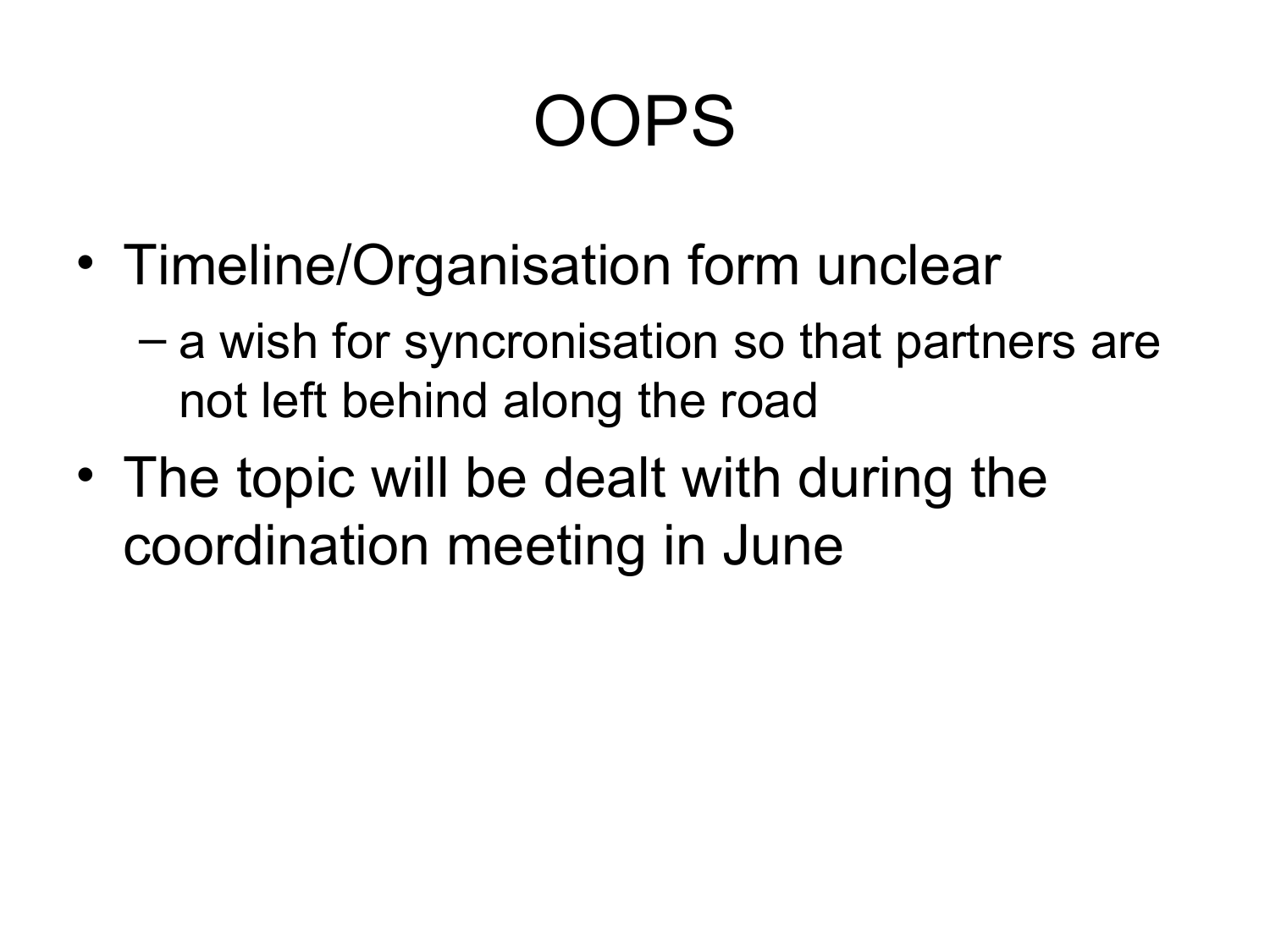## Phasing, system maintenance

- Positive feeling on improved phasing condition
- Phasing: HIRLAM intends to act more by extended and early participation
	- 2 x 2 person/weeks at each phasing + remote contribution
- Problems with uninitialised variables
	- The problem is known. Solving the problem maybe a huge task but a good manner propagation is called for. Bound check and NaN option not sufficient.
- Use of 1D model?
	- Available in Mitrallette but not updated per cycle
- Portability issues etc.
	- HIRLAM adaptation often starts with seeing problem at ECMWF platform. Problem with B-level parallelisation etc. Benifit of dealing with some of the typical portability issues at early stage.
- HIRLAM aim to spend more efforts to make alive mitrallet at C1A
- CY36T1 aimed for extended quality check. 36T2 will be seen as a technical cycle by HIRLAM
- What are reference cycles?
	- ECMWF/partners: CY3x: CY 36r2 -> CY 36t1
	- ALADIN/HIRLAM: CY3xTy: CY36T1bf5 -> HARMONIE 36h1.x
- Coding norms to be updated with OOPS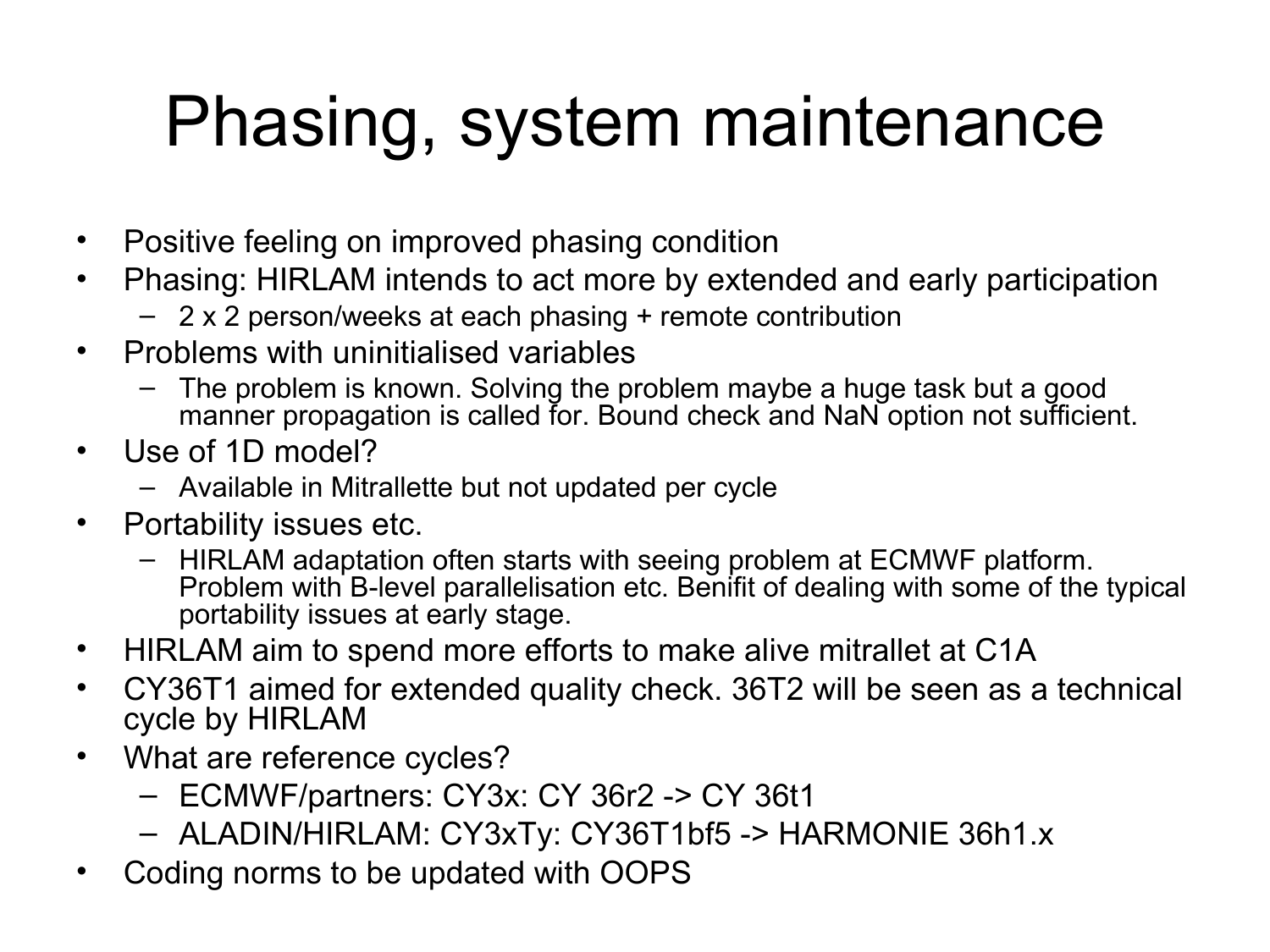# Optimisation, efficiency, benchmarking

- How can AROME be made faster?
	- OpenMP for SURFEX interface a high priority
- o/i need restructuring, especially the gathering of fields
	- In longer run probably, instead of FA, writing to more than one single PE (e.g. use of GRIB/FDB).
	- Changing of field format is not a trivial matter, (design work/operational constraint?)
	- Solution to be discussed between specialists
- Benchmark and profiling
	- An interest group and discussion suggested
	- Agree on shared data set, namelist. (FMI, AEMET, met.no problemsize, MF with RAPS...)
	- Share of scripts & tools associated with Dr Hook profiling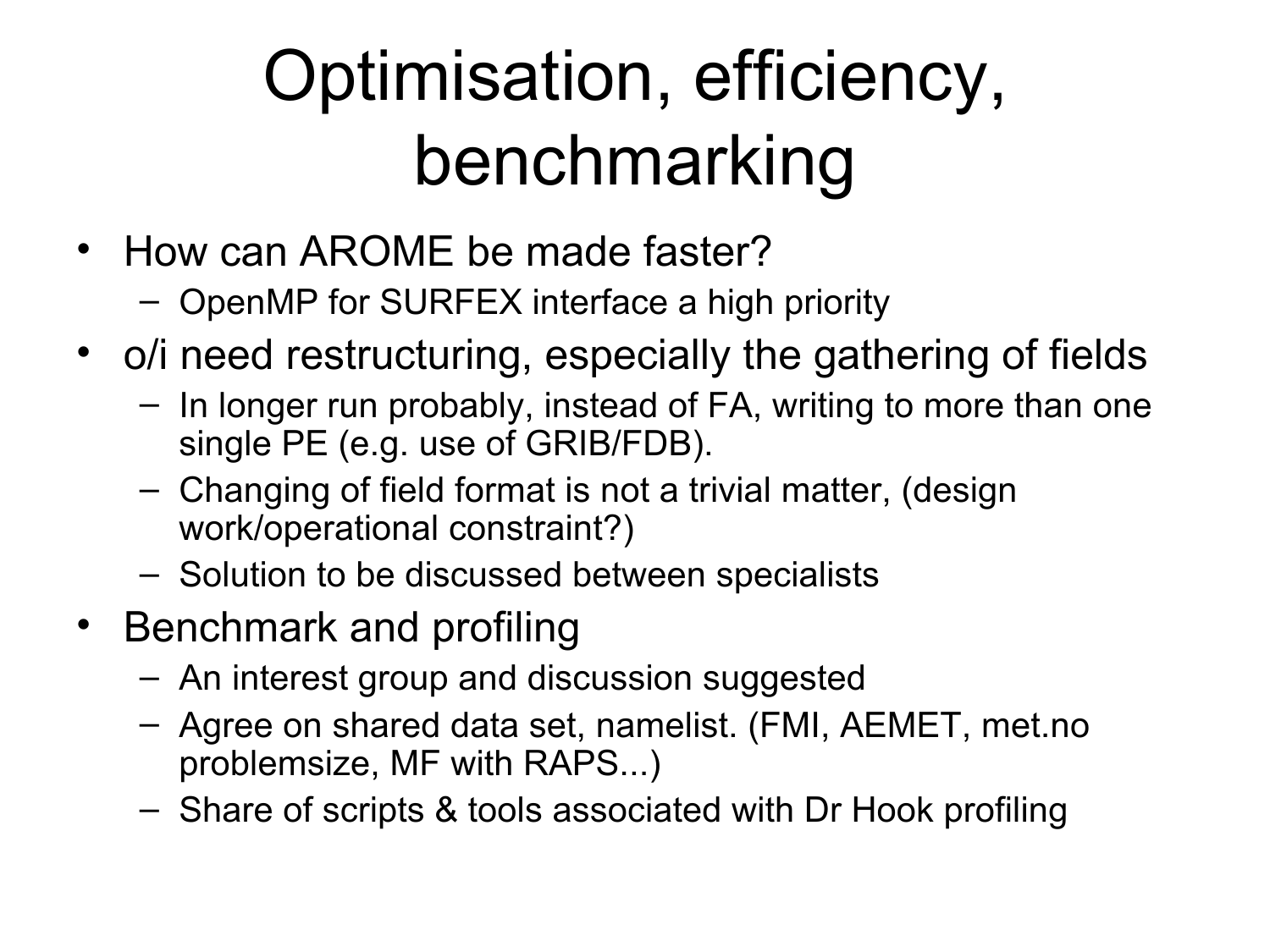## Monitoring & Comparison

- LACE has a database with pre-extracted data. The database is maintained but not active
	- HIRLAM may take a look at the used data format and produce sample
- Ongoing bilateral talk about testing common software among some partners for

– Sanity check; looking at usability for extended context

• Care needed to avoid overly demanding data exchange or overlapp with similar activities